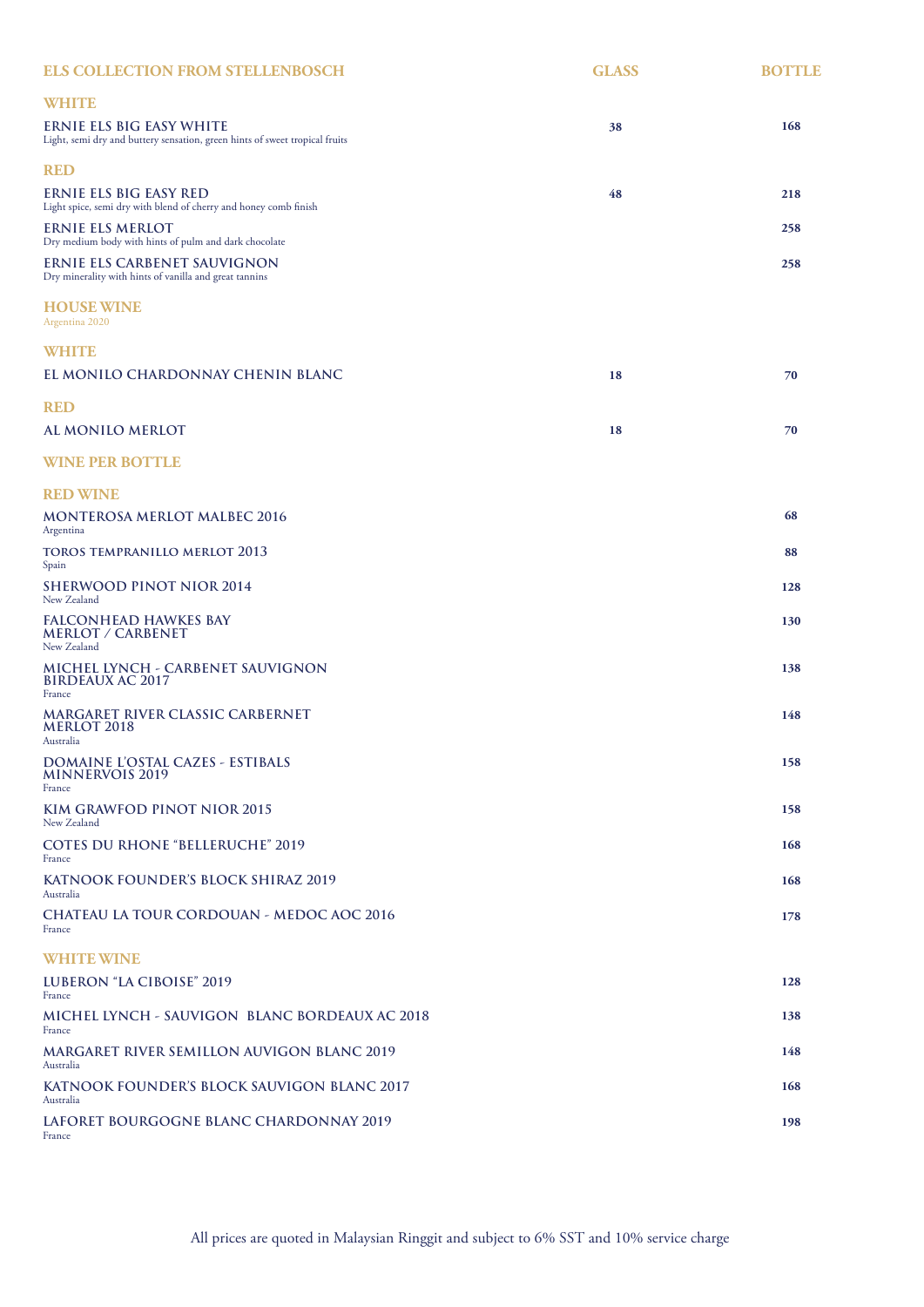| <b>CHAMPIGNE AND SPARKLING WINE</b><br><b>CHEVALIR CHARDONN AY BRUT NV</b><br>ASTI BANFI SPARKLING WINE | <b>GLASS</b> | <b>BOTTLE</b><br>288<br>308 |
|---------------------------------------------------------------------------------------------------------|--------------|-----------------------------|
| <b>SPIRIT</b><br>all standard measuare are 30ml                                                         |              |                             |
| <b>APÉRITIF</b>                                                                                         |              |                             |
| <b>CAMPARI • MARTINI</b> (Dry, Bianco, Rosso)                                                           | 12           |                             |
| <b>BOURBON</b><br><b>JACK DANIEL'S</b>                                                                  | 20           | 358                         |
| <b>WHISKY</b>                                                                                           |              |                             |
| JOHNNIE WALKER BLACK LABEL                                                                              | 20           | 358                         |
| <b>JOHN JAMESON</b>                                                                                     | 20           | 358                         |
| <b>CHIVAS REGAL 12 YEARS</b>                                                                            | 20           | 358                         |
| <b>MONKEY SHOULDER</b>                                                                                  | 22           | 378                         |
| <b>SINGLE MALT 12 YEARS</b>                                                                             |              |                             |
| THE SINGLETON                                                                                           |              | 478                         |
| <b>GLENFIDDICH</b>                                                                                      | 28           | 478                         |
| <b>GLENMORANGIE</b>                                                                                     | 28           | 478                         |
| THE MACALLAN                                                                                            | 32           | 548                         |
| <b>RUM</b>                                                                                              |              |                             |
| <b>BACARDI • MALIBU</b><br>• CAPTIAN MORGAN                                                             | 15           | 268                         |
| <b>VODKA</b>                                                                                            |              |                             |
| <b>ABSOLUT • SMIRNOFF</b>                                                                               | 15           | 268                         |
| <b>GIN</b>                                                                                              |              |                             |
| <b>BEEFEATER · BOMBAY SHARPIRE</b>                                                                      | 18           | 288                         |
| <b>HENDRICK'S</b>                                                                                       | 28           | 478                         |
| <b>TEQUILA</b>                                                                                          |              |                             |
| <b>CAMINO REAL GOLD</b>                                                                                 | $10\,$       | 158                         |
| <b>JOSE CUERVO REPOSADO</b>                                                                             |              |                             |
| <b>LIQUEUR</b>                                                                                          |              |                             |
| KAHLUA • AMARETTO<br>• SAMBUCA • BAILEYS                                                                | 16           | 258                         |
|                                                                                                         |              |                             |

**• COINTREAU • DRAMBUIE**